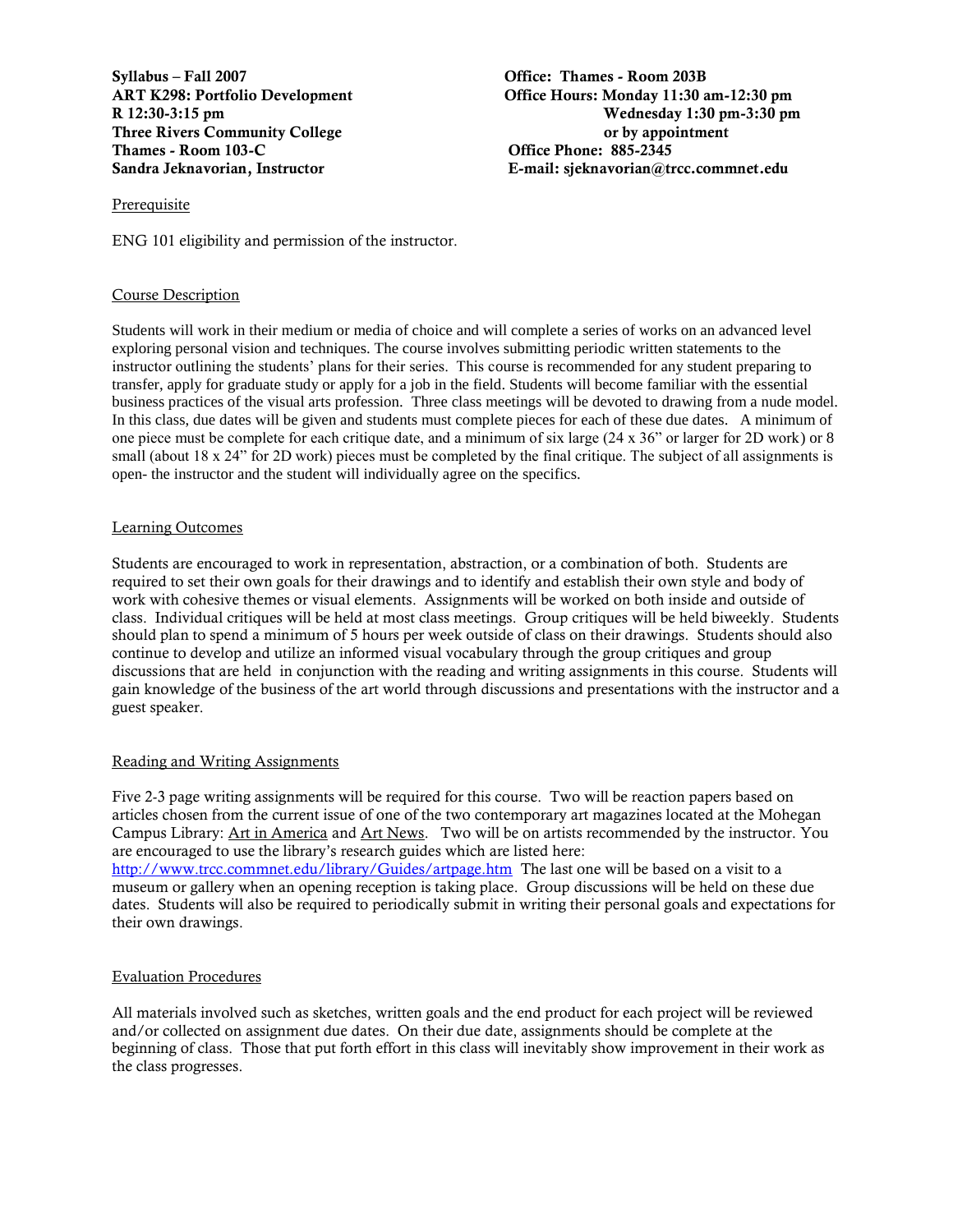## Class Discussion

You are expected to be in class with a positive attitude. A positive and amicable environment is a good learning environment. Participating with energy and enthusiasm in class exercises and critiques is to everyone's benefit. Everyone should contribute frequently in each critique. Those who participate more will receive a higher grade in this area.

## Course Requirements

Attendance- Please plan to attend all classes and to miss class only for extenuating circumstances. Attendance on critique dates is mandatory. An absence on a critique date will be recorded as two absences (unless a legitimate written excuse is provided.)

Tardiness/Leaving Early- Most class announcements are made either at the beginning or end of class. Students who arrive late to class or leave class early will not only miss hearing important information, but also are disruptive to the rest of the class, as the instructor may have to repeat information. Every two times a student leaves early or arrives late equals one absence.

Deadlines- Assignments not completed on time will be lowered one letter grade for each class they are late (an A becomes a B.)

Completion of all assignments and attendance at final critique- No student may receive a passing grade for this class without completing all agreed upon art assignments and must be present at the final critique to pass the course (unless a legitimate written excuse is provided.)

### Explanation of Criteria for Evaluation/Grade Weights

Projects- The average of all project grades and papers comprises 55% of the final grade.

Class Participation/Attendance- This comprises 30% of the final grade.

Effort/Improvement- This comprises 15% of the final grade.

## Grading System

Drawings: A, A-, B+, B, B-, C+, C, C-, D+, D, D-, F Paper:  $\sqrt{+}$ ,  $\sqrt{}$ ,  $\sqrt{-}$ 

Numerical Components

| A             | 93-100 | $\sqrt{+}$ | 86-100 |
|---------------|--------|------------|--------|
| $A-$          | 90-92  |            |        |
| $B+$          | 87-89  |            |        |
| B             | 83-86  |            |        |
| <b>B-</b>     | 80-82  | $\sqrt{}$  | 85-74  |
| $C+$          | 77-79  |            |        |
| $\mathcal{C}$ | 73-76  |            |        |
| C-            | 70-72  |            |        |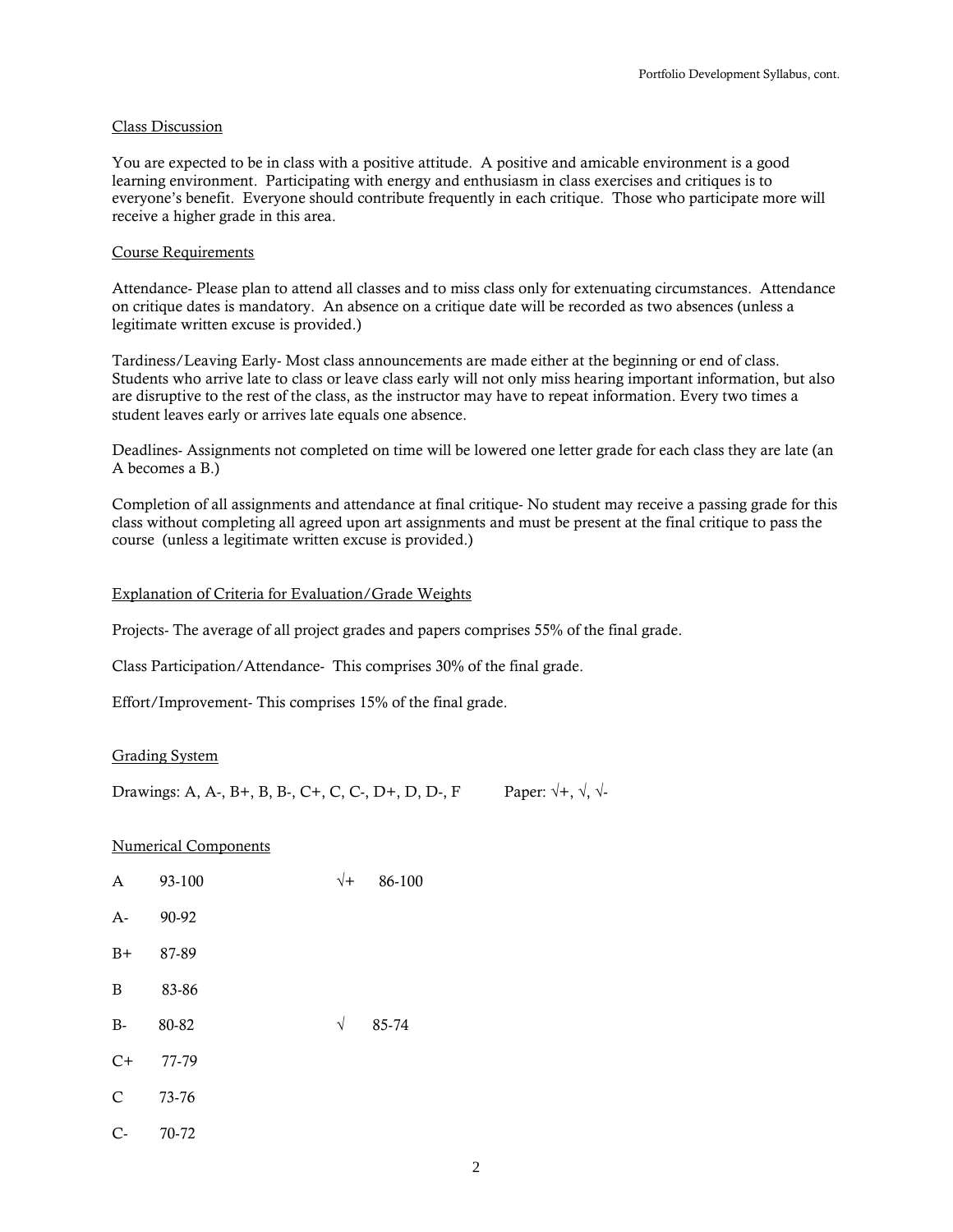D+  $67-69$   $\sqrt{2}$  73-60 D 63-66 D- 60-62 F 0-59

### Academic Dishonesty

Academic Dishonesty shall in general mean conduct which has as its intent or effect the false representation of a student's academic performance, including but not limited to (a) cheating on an examination, (b) collaborating with others in work to be presented, contrary to the stated rules of the course, (c) plagiarizing, including the submission of others' ideas or papers (whether purchased, borrowed, or otherwise obtained) as one's own, (d) stealing or having unauthorized access to examination or course materials, (e) falsifying records of laboratory or other data, (f) submitting, if contrary to the rules of a course, work previously presented in another course, and (g) knowingly and intentionally assisting another student in any of the above, including assistance in an arrangement whereby any work, classroom performance, examination or other activity is submitted or performed by a person other than the student under whose name the work is submitted or performed.

### Inclement weather

In the event of inclement weather, students should call the college's main number at 860-886-0177. There will be a recorded message indicating whether or not classes are being held.

#### Revisions to Syllabus

The information contained in this syllabus is subject to revision at the discretion of the instructor. Students will be notified of any changes that will be made.

#### College Withdrawal Policy

A student who finds it necessary to discontinue a course once class has met must provide written notice to the Registrar. Withdrawal forms are available at the Registrars on all campuses. Nonpunitive "W" grades are assigned to any withdrawal requested before the various unrestricted withdrawal deadlines listed in the calendars published in front of each session's course listings. Withdrawal requests received after these deadlines must bear instructor signatures. No withdrawals are permitted after the last class preceding the final exam. Students who do not obtain an official withdrawal, but simply stop attending classes, run the risk of receiving an "F" grade for the course.

#### Disabilities Statement

If you have a hidden or visible disability which may require class modifications, please notify me as soon as possible. Students with learning disabilities should contact Chris Scarborough at the Student development office. Students with physical disabilities should contact should contact Judy Hilburge.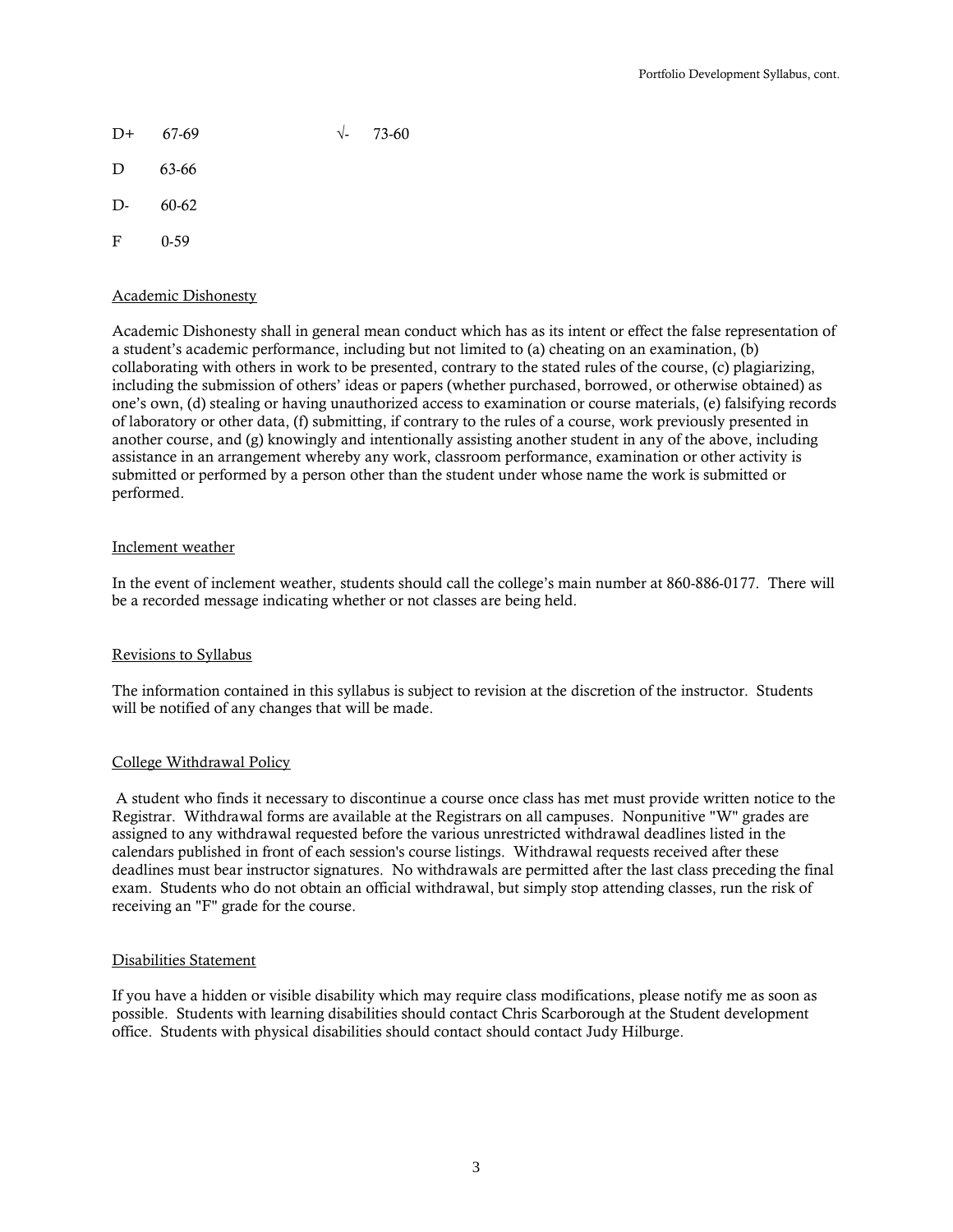Class Outline (schedule subject to change when necessary)

| M 8/27/07  | Introduction to class.<br>Writing Assignments introduced.                                                                                                    |
|------------|--------------------------------------------------------------------------------------------------------------------------------------------------------------|
| W 8/29/07  | Students bring in existing portfolios.<br>Group discussion.                                                                                                  |
| M 9/3/07   | Labor Day - No Class                                                                                                                                         |
| W 9/5/07   | In-class work.<br>Individual in-progress critique/discussion.                                                                                                |
| M 9/10/07  | Writing Assignment 1 Due - Magazine Article. Group Discussion.<br>In-class work.<br>Individual in-progress critique/discussion.                              |
| W 9/12/07  | Presentation/Discussion on business of the art world.<br>Juried Show assignment introduced.<br>In-class work.<br>Individual in-progress critique/discussion. |
| M 9/17/07  | Group Critique 1.<br>In-class work.                                                                                                                          |
| W 9/19/07  | Figure Drawing Session 1.                                                                                                                                    |
| M 9/24/07  | Writing Assignment 2 Due - Magazine Article. Group Discussion.<br>In-class work.<br>Individual in-progress critique/discussion.                              |
| W 9/26/07  | Figure Drawing Session 2.                                                                                                                                    |
| M 10/1/07  | Group Critique 2.<br>In-class work.                                                                                                                          |
| W 10/3/07  | In-class work.<br>Individual in-progress critique/discussion.                                                                                                |
| M 10/8/07  | Columbus Day - No Class                                                                                                                                      |
| W 10/10/07 | In-class work.<br>Individual in-progress critique/discussion.                                                                                                |
| M 10/15/07 | Mid-term reviews.                                                                                                                                            |
| W 10/17/07 | Mid-term reviews.                                                                                                                                            |
| M 10/22/07 | Writing Assignment 3 Due - Artist. Group Discussion.<br>In-class work.<br>Individual in-progress critique/discussion.                                        |
| W 10/24/07 | Figure Drawing Session 3.                                                                                                                                    |
| M 10/29/07 | Group Critique 3.<br>In-class work.                                                                                                                          |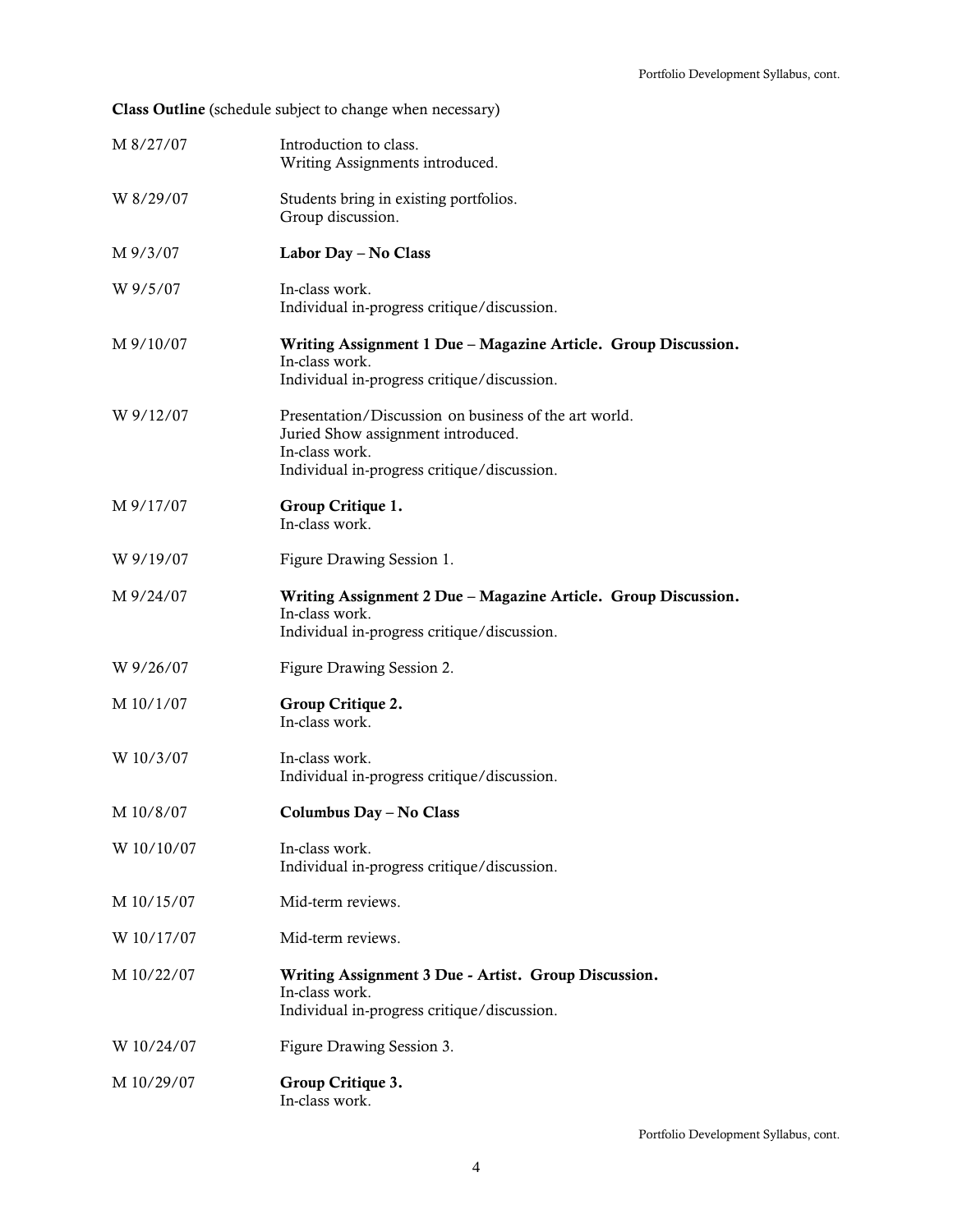| W 10/31/07 | In-class work.<br>Individual in-progress critique/discussion.                                                         |
|------------|-----------------------------------------------------------------------------------------------------------------------|
| M 11/5/07  | Writing Assignment 4 Due - Artist. Group Discussion.<br>In-class work.<br>Individual in-progress critique/discussion. |
| W 11/7/07  | Figure Drawing Session 4.                                                                                             |
| M 11/12/07 | Group Critique 4.<br>In-class work.                                                                                   |
| W 11/14/07 | Guest speaker Mark Williams, practicing artist.                                                                       |
| M 11/19/07 | Writing Assignment 5 Due - Artist. Group Discussion.<br>In-class work.<br>Individual in-progress critique/discussion. |
| W 11/21/07 | Thanksgiving Recess - No Class.                                                                                       |
| M 11/26/07 | Group Critique 5.<br>In-class work.                                                                                   |
| W 11/28/07 | In-class work.<br>Individual in-progress critique/discussion.                                                         |
| M 12/3/07  | All Assignments Due.<br>Final Critique.                                                                               |
| W 12/5/07  | Photographing session.                                                                                                |
| M 12/10/07 | Photographing session.                                                                                                |